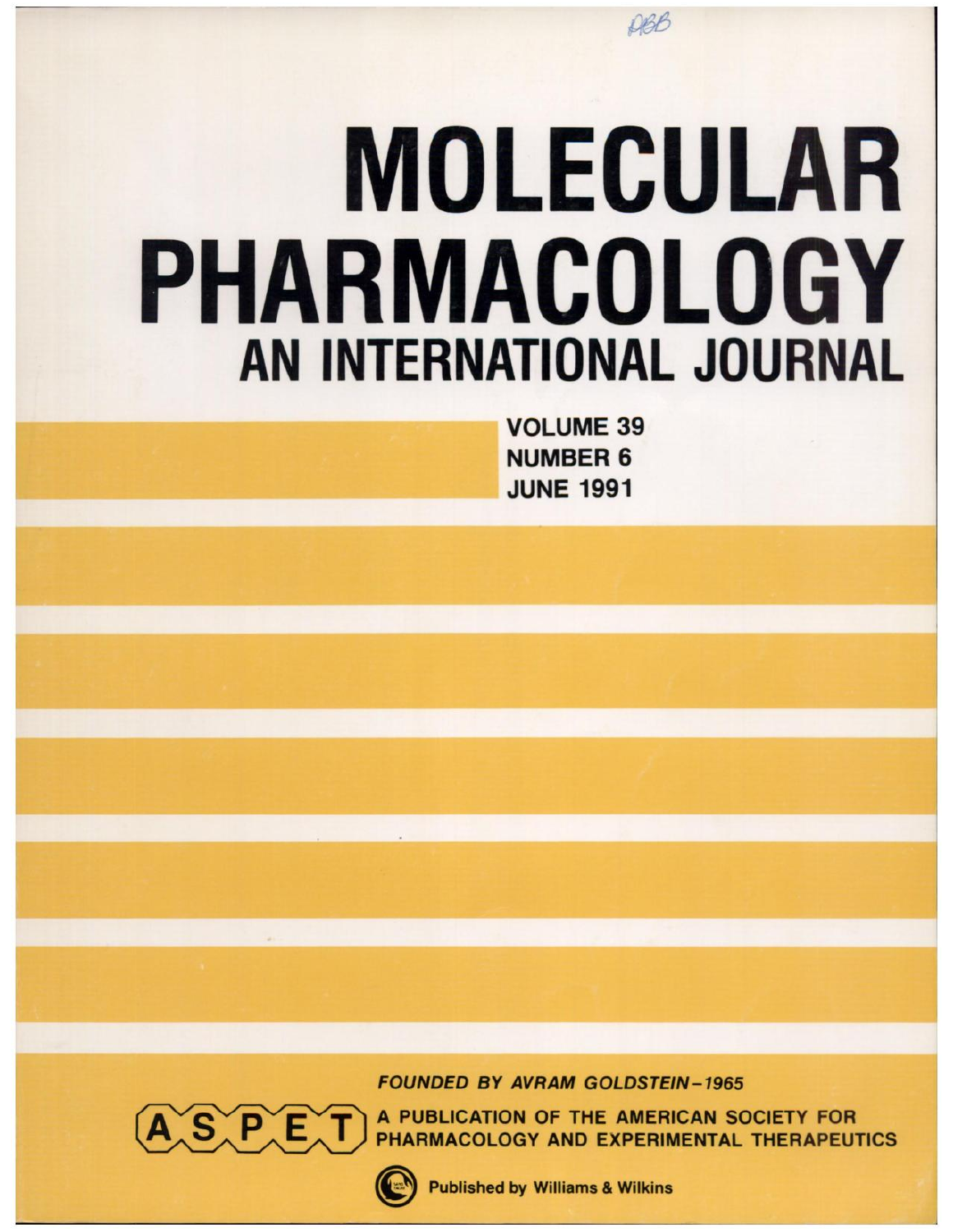# Your Window on the World of Medicine

| Vol 337                                                                                                                                                                         |                           | LONDON AND BALTIMORE SATURDAY 12 JANUARY 1991<br>No 8733                       |                   |
|---------------------------------------------------------------------------------------------------------------------------------------------------------------------------------|---------------------------|--------------------------------------------------------------------------------|-------------------|
| <b>ORIGINAL ARTICLES</b>                                                                                                                                                        |                           |                                                                                |                   |
| Improved outcome in childhood acute Ivmphoblastic leukaemis with reinforced                                                                                                     |                           |                                                                                |                   |
| early treatment and rotational combination chemotherapy                                                                                                                         |                           |                                                                                | ы                 |
| G. K. Rivera, S. C. Raimandi, M. L. Hancock, F. G. Behm, Chang-Hon Pia, Manne Abromowski,<br>Joseph Marro Jr. J. S. Ocho, A. T. Look, D. E. Williams, S. B. Murphy, G. V. Dahl, |                           |                                                                                |                   |
| D.K. Kalvandy, W.E. Evans, L. E. Kun. J.V. Samone, W. M. Cree                                                                                                                   |                           |                                                                                |                   |
| Leishmania donovani chagaai: naw clinical variant of cutanaous leishmanisais in                                                                                                 |                           |                                                                                |                   |
| <b>Honduras</b><br>Carlos Ponce, Elsa Ponce, Agoy Morroson, Angel Cruz, Rachard Kreytter, Danie McMahon-Prast, Franklin Neva                                                    |                           |                                                                                | 67                |
| Phase II trial of whole-call pertussis vecine vs an acellular vaccine containing                                                                                                |                           |                                                                                |                   |
| aggiutinogens                                                                                                                                                                   |                           |                                                                                | $\mathbf{z}$      |
| Eluzionis Maller, L. A. E. Autorontis, A. Robenson, P. A. Wagite, L. I. Irons.                                                                                                  |                           |                                                                                |                   |
| Possible platelet contribution to pathosensals of transient neonatal hyperammonaemis                                                                                            |                           |                                                                                |                   |
| syndrome                                                                                                                                                                        |                           |                                                                                | 71                |
| C. Van Geet, L. Vandenbowche, E. Eggermant, H. Devlogat, J. Vertoylen, J. Janken.                                                                                               |                           |                                                                                |                   |
| <b>SHORT REPORTS</b>                                                                                                                                                            |                           |                                                                                |                   |
| Lauksemia of novel gestroimsstinal                                                                                                                                              |                           | Identification of pathological mineral                                         |                   |
| T-lymphacyte population infected<br>web HTLV-l                                                                                                                                  | $\lambda$                 | deposits by Ramen microscopy<br>M McGdLP A Deppe, M Bowden,                    | $\overline{ }$    |
| Todao Hatun, Nono Ausa, Hatoda Sunahma, et al                                                                                                                                   |                           | D. J. Gardener, M. Hall                                                        |                   |
|                                                                                                                                                                                 |                           |                                                                                |                   |
| <b>EDITORIALS</b>                                                                                                                                                               |                           |                                                                                |                   |
| Endothalina                                                                                                                                                                     | $\mathbf{z}$<br>$\bullet$ | Retinopathy of pramaturity<br>Statistical review for journals                  | $\bullet$         |
| A carrot a day hasas cancer at bay?<br>Bronchiel inflammation and asthma                                                                                                        |                           |                                                                                |                   |
| treatment                                                                                                                                                                       | K.                        |                                                                                |                   |
|                                                                                                                                                                                 |                           |                                                                                |                   |
| CLINICAL PRACTICE                                                                                                                                                               |                           | NEWS and COMMENT                                                               |                   |
| Upper gestrointestinal blooding in relation to                                                                                                                                  |                           | <b>Commentery from Aucklend</b>                                                |                   |
| previous use of analassics and non-staroidal<br>anti-inflammatory drugs                                                                                                         |                           | New Zealand dismantles its health and                                          |                   |
| Joan-Raman Laporte, Xavier Carne.                                                                                                                                               |                           | wertere system                                                                 | юı                |
| <b>Xene Vidal, et al.</b>                                                                                                                                                       |                           | <b>Round the World</b>                                                         |                   |
| Automatic and expiratory air sampling                                                                                                                                           |                           | <b>Belgium Withdrawal of glatering</b><br>USA. Replit to live or right to die? | <b>H32</b><br>102 |
| device for breath hydrogen test in infants                                                                                                                                      |                           | UK. Side imapping the tobacco code                                             | m                 |
| CY Young, Y P Ma, F H W Wong, H C Kum.<br><b>K W Fung. A Y C Tum</b>                                                                                                            |                           | Germany. A brite pit for the drug companies                                    | <b>IO1</b>        |
|                                                                                                                                                                                 |                           | Conference                                                                     |                   |
| PUBLIC HEALTH                                                                                                                                                                   |                           | Ethica, justice and commerce in organ replacement 108                          |                   |
| Cigarette advertising policy and coverage of<br>smoking and health in British women's                                                                                           |                           | <b>Health Watch</b>                                                            |                   |
| megazines                                                                                                                                                                       |                           | Stow teamers                                                                   | ы                 |
| Amanda Amuu, Bubbar Jacobum, Patti Where                                                                                                                                        |                           | Medicine and the Law                                                           |                   |
| <b>VIEWPOINT</b>                                                                                                                                                                |                           | The Cruzen case                                                                | <b>HOT</b>        |
| Withdrawal of life-support from patients                                                                                                                                        |                           | <b>Noticeboard</b>                                                             |                   |
| in a persistent vegetative state                                                                                                                                                |                           | Cancer families and tumour suppression                                         | <b>COL</b>        |
| Institute of Medical Ethics Working Parts on the                                                                                                                                |                           | <b>Developments</b>                                                            | юh                |
| Ethics of Prolonging Life and Assetting Death                                                                                                                                   |                           | A contic touch                                                                 | ы¢                |
| BOOKSHELF                                                                                                                                                                       |                           | Postgraduate education - a £5.8m solution?                                     | ыC                |
| <b>Occupational Medicine Protection of</b>                                                                                                                                      |                           | In England Now                                                                 | w                 |
| the Brain from lachemia<br>Medical Power in Preons. Thyroid Disease                                                                                                             |                           | <b>International Diary</b>                                                     | to:               |
| Screening in Health Care                                                                                                                                                        | KO <sup>1</sup>           | LETTERS to the EDITOR                                                          | 100.1%            |

To order, call **TOLL FREE** in the U.S. or Canada: 1-800-638-6423 Or clip and mail this coupon.

□

There's a world outside your office window. Beyond the hospital corridor. A world that shapes and influences the way you practice medicine. And The Lancet delivers this world to your door every week.

THE LANCET Timely  $\it Innovative$ Independent Provocative Relevant

If The Lancet ever stops meeting your needs, simply tell us to "cancel." We'll end your subscription immediately, and send you a prompt refund for all unmailed copies.

**GUARANTEE** 

|                              | <b>E.S.</b> start my subscription to The Lancet! |  |
|------------------------------|--------------------------------------------------|--|
| $3 \text{vrs}$ $\Box$ $\Box$ |                                                  |  |

 $Card \nparallel$ 

Signature

Name

Address

City State

'yrs □2 yrs □1 yr □ Personal \$90/yr

□ Institutional \$120/yr

□ Resident/Fellow\* \$50/yr

D Medical student\* \$40/yr

Canadian subscribers, add \$20 for postage<br>After January 1, 1991, Canadian subscribers<br>must add 7% GST Maryland residents add 5%<br>sales to: Daton union thermal Orsidents add 5% Sales tax. Rates valid through October 31, 1991 and applicable for U.S and Canadian sub-<br>scribers only

\*Please specify your institution and training status

| Payment options:                                                |  |
|-----------------------------------------------------------------|--|
| D Check enclosed                                                |  |
| (payable to Williams & Wilkins)                                 |  |
| コ Bill me □ American Express<br>J MasterCard<br>D <sub>WC</sub> |  |

|                                      | Return            |
|--------------------------------------|-------------------|
| ns & Wilkins).                       | William           |
| <sup>erican Express</sup><br>l VISA. | P.O.Bo<br>Baltimo |



Exp date

J1099S03

coupon to: ns & Wilkins x 23291 re, MD 21203-9990

| $\overline{Z_{1D}}$ |  |
|---------------------|--|

LANCET 52989